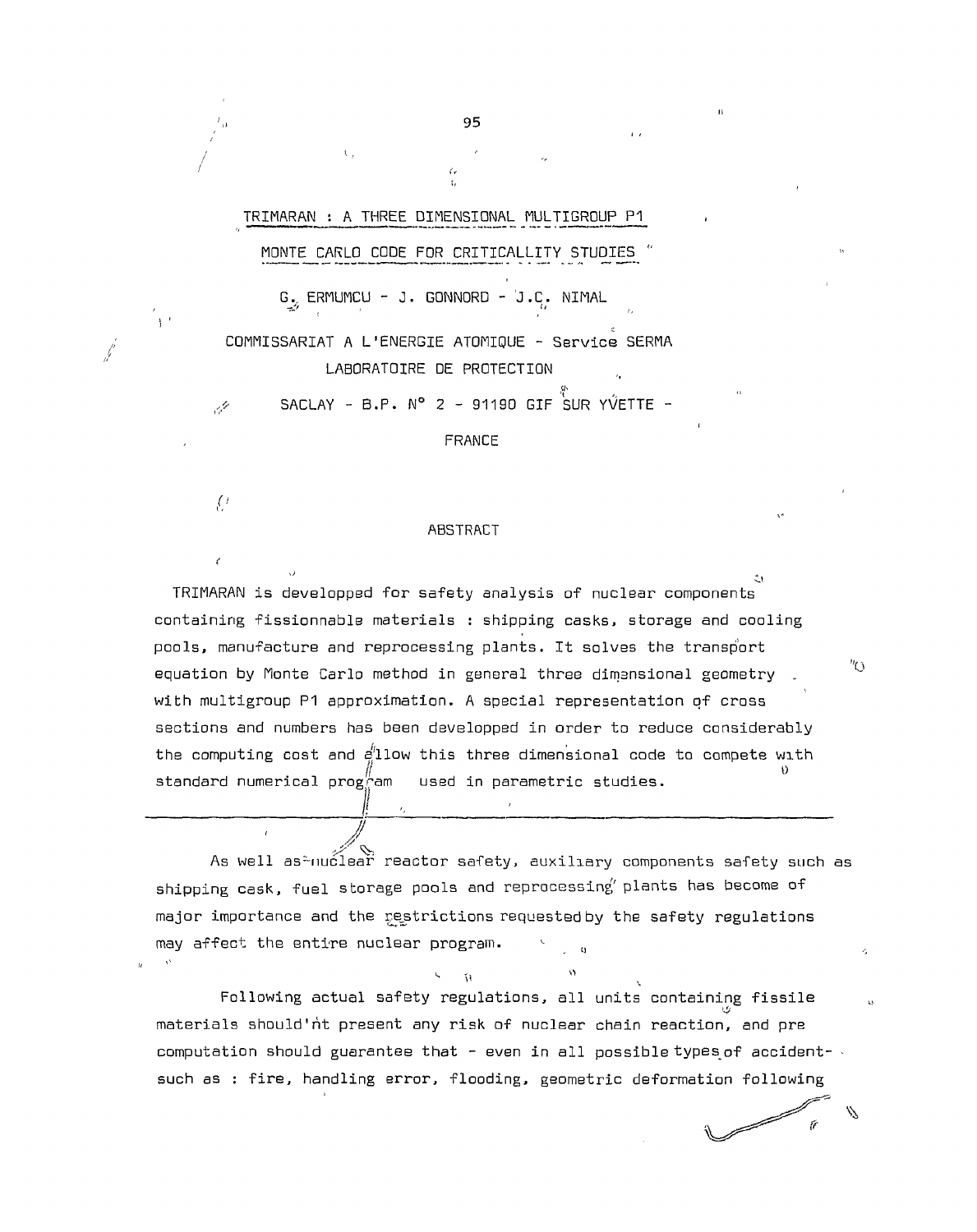falls or seism -<sup>the erfective</sup> neutron multiplication constant (keff) is less than 1., all cross section and computation uncertainties evaluated.

The ever growing quantities of fissile materials to be stored,  $\overline{B}$ shipped and reproccessed demand more accurate calculations because large uncertainties da not allow to run such units at their optimal capacity.  $o \cdot p^k$  $\mathcal{P}$  o

Let us have a look on the foll $\ddot{o}$ wing example : the effective neutron multiplication constant (keff) of a shipping cask built for 16 fuel elements is computed assuming a total immersion in water with two methods :

 $\lambda$ 

A gives an uncertainty of  $0.05$  (3  $\sigma$ )

B gives an uncertainty of 0.005 (3 F )

| Number of elements<br>$\epsilon$ |          | 12                                              | 14 | 16 |  |
|----------------------------------|----------|-------------------------------------------------|----|----|--|
| method A                         |          | $0.92 \pm 0.05$ $0.93 \pm 0.05$ $0.95 \pm 0.05$ |    |    |  |
| method                           | $\Box$ B |                                                 |    |    |  |

knowing that the Freith safety regulation requires keff  $\leq$  0.95 all uncertainties included, we see from the table that using method A only the transportation. of 12 elements may be allowed. The use of method B will allow the shipping of 16 elements, which represents a gain of 33  $\degree$ will allow the shipping of 16 elements, which represents, which represents, which represents a gain of 33  $\mu$ of the shipping capacity.

*However* accurate methods demanding exact three, dimensional treatment of the geometry and fine representation of cross section are quite expensive. Furthermore, to allow any type of casks or plants, the most pessimistic accident should be evaluated, involving a lot of parametric studies accidentual 'be evaluation' of keff function of water density, poison pature<br>evaluation of keff function of water density, poison pature such as\ calculation' of keff function "of water density, poison nature, */ <sup>j</sup>*  $\mathbf{g}$ eome $\mathbf{h}_1^W$   $\mathbf{c}^e$  deformation and eventual presence of reflectors........  $r_{\rm m}$ 

 $\mathbf{h}$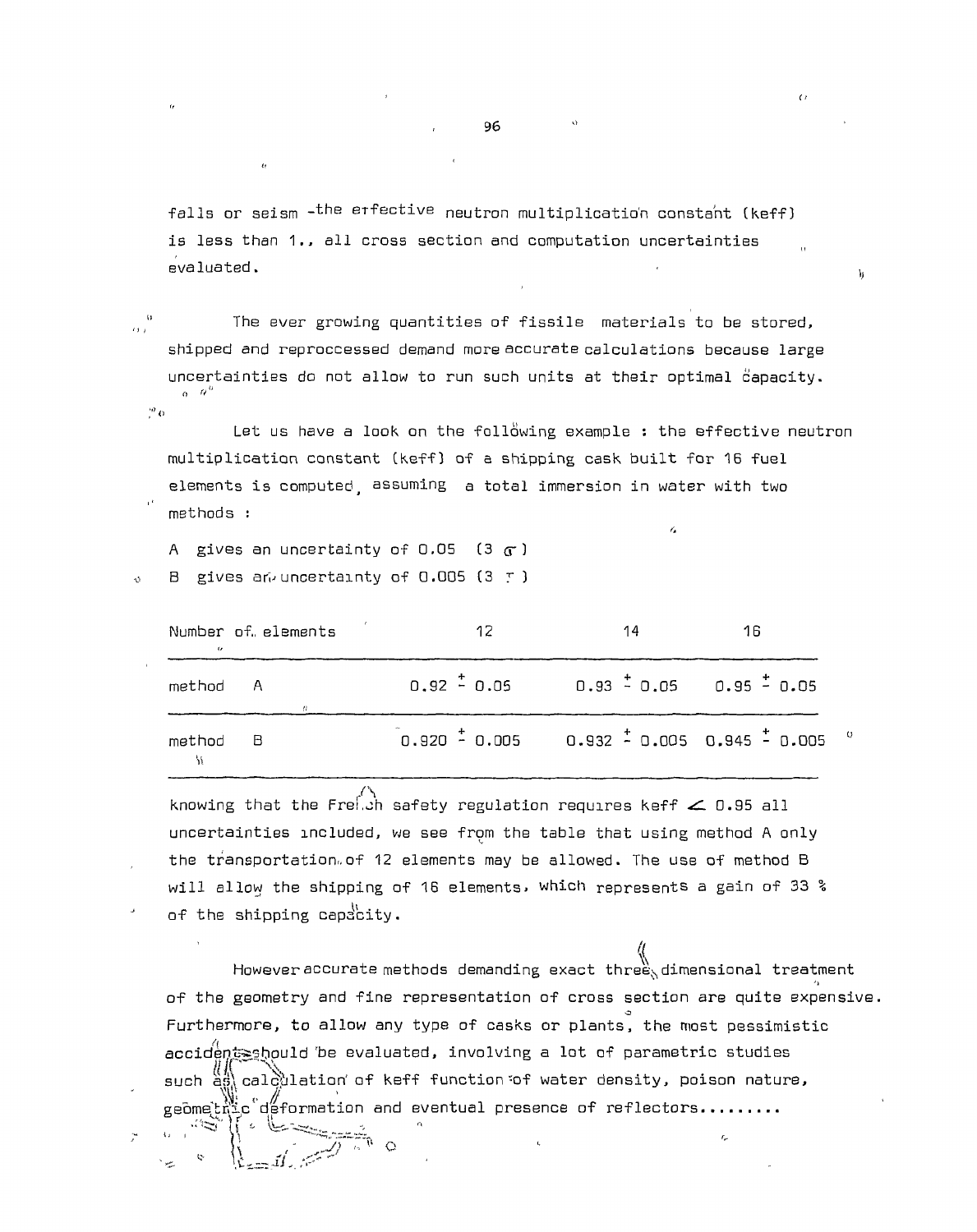This leads to a large number of computations and a compromise must Z) be found between cost and computational accuracy. <sup>N</sup>"

*si* 

 $\epsilon_{i}$ 

 $\mathbf{r}$ 

*i<*  In order to meet this goal we have developped a simplified *i*  very fast Monte Carlo code : TRIMARAN which solves the critical Boltzmann equation in three dimensional geometry using multigroup cross sections with linear anisotropy (P1 approximation).

#### TRIMARAN GEOMETRY

The code uses the geometry $^{\backslash\!\langle}$ package of the TRIPOLI system  $^{\text{\tiny{\textsf{(1)}}}}$  . The three dimensional geometry is defined as a union of volumes filled 'Ov with homogeneous run in the component of surfaces of surfaces of surfaces of surfaces of surfaces of surfaces of surfaces of surfaces of surfaces of surfaces of surfaces of surfaces of surfaces of surfaces of surfaces of s rotation and symmetry and allows any type of boundary condition including rotation and symmetry and allows and allows and allows any type of boundary condition including  $\alpha$ 

The user defines equations such as :

(۱

 $\epsilon$ 

 $\ell_{\star}$ 

 $\mathsf{C}$ 

t.

|   | - general plan    |                     | $ax + by + cz + d = 0$                                                     |
|---|-------------------|---------------------|----------------------------------------------------------------------------|
|   | - special plans   |                     | $x + x_0 = 0$<br>$\hat{G}$                                                 |
|   |                   |                     | $y + y_0 = 0$ $\alpha$                                                     |
|   |                   | $\mathbf{H}$        | $z + z_0^2 = 0$                                                            |
| O | - general quadric |                     | $ax^{2} + by^{2} + cz^{2} + dxy' + eyz + fzx + gx + jhy + iz$<br>$+ i = 0$ |
|   | - sphere          |                     | $(x - x_0)^2 + (y - y_0)^2 + (z - z_0)^2 - R^2 = 0$                        |
|   |                   | - special cylinders | $(y - y_n)^2 + (z - z_n)^2 - R^2 = 0$                                      |
|   |                   |                     | $(z - z_0)^2 + (x_0 - x_0)^2 - R^2 = 0$                                    |
|   | $\ell$ .          |                     | $(x - x_0)^2 + (y - y_0)^2 - R^2 = 0$                                      |
|   |                   |                     |                                                                            |

 $\frac{1}{2}$ 

 $\ddot{ }$ 

 $\Omega$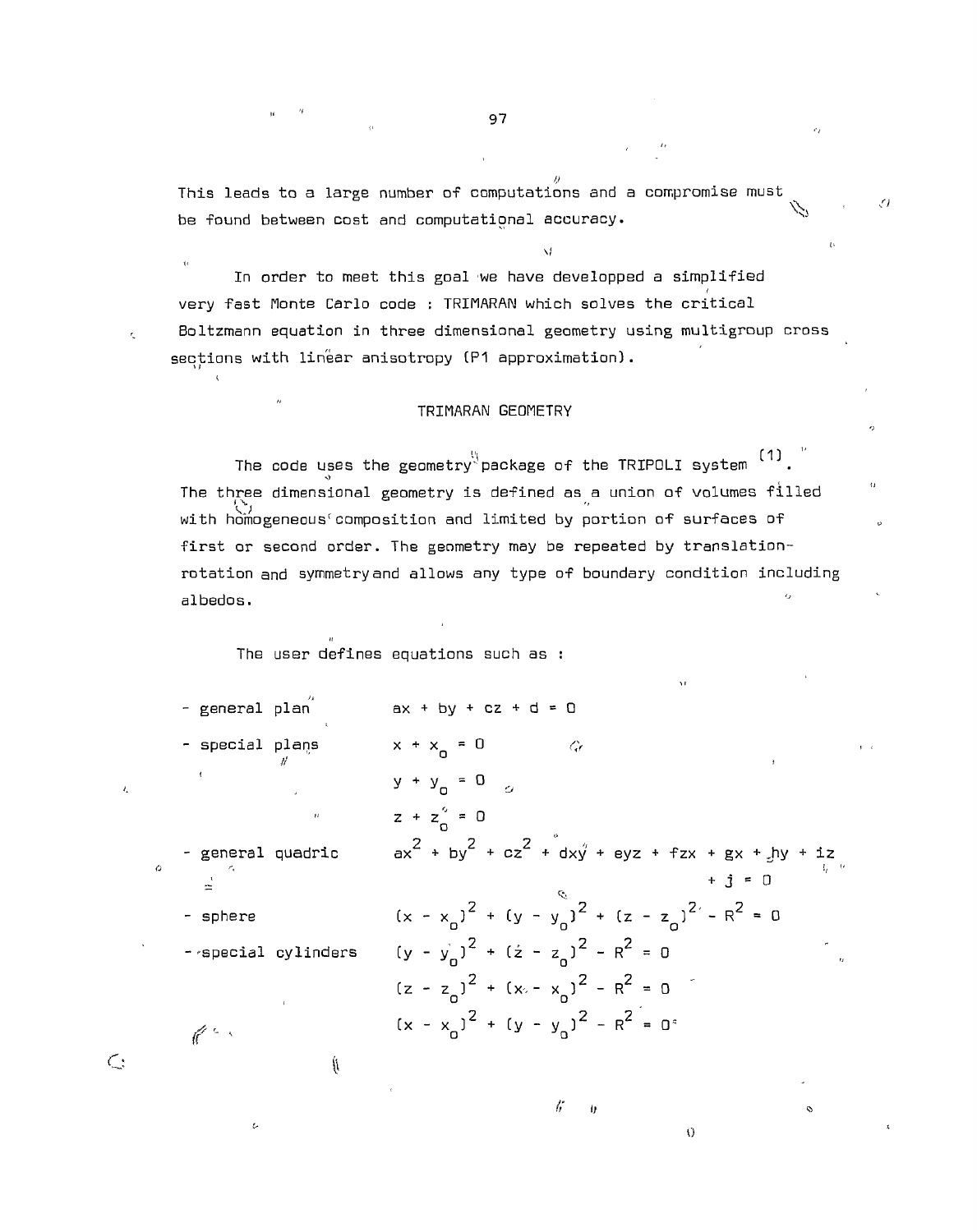Then each volume will be defined by its boundary surfaces and the sign of their associated linear or quadratic forms for any point inside the volume. Any portion of boundary surface'with no neighbour volume will be declared with a boundary condition **such** as :

- leakage

- optical reflexion

- isotropic reflexion with albedo\*function of energy ' *0* 

**- symmetry** 

- translation

- rotation and in the second contract of  $\alpha$  is a second contract of  $\alpha$  is a second contract of  $\alpha$ 

*u* 

A special and very fast processing is used for slabs which could be inserted inside every rectangular volumes.  $\qquad$ 

### **CROSS SECTIONS**

insterted installar the every rectangular  $\mathcal{C}$  (  $\mathcal{C}$  ) and  $\mathcal{C}$  (  $\mathcal{C}$  (  $\mathcal{C}$  ) and  $\mathcal{C}$  (  $\mathcal{C}$  ) and  $\mathcal{C}$  (  $\mathcal{C}$  ) and  $\mathcal{C}$  (  $\mathcal{C}$  ) and  $\mathcal{C}$  (  $\mathcal{C}$  ) and  $\mathcal{C}$  (

TRIMARAN solves the Boltzmann equation without external sources :

 $\vec{\Omega} \cdot \vec{\nabla} \phi (\vec{\kappa}, \vec{\Omega}, \epsilon) + \sum_{k} (\vec{\kappa}, \epsilon) \phi (\vec{\kappa}, \vec{\Omega}, \epsilon) = 0$  $\int d^3\Omega' \int d\epsilon'$   $\mathcal{L}_A(\kappa)$   $\Omega \rightarrow \epsilon \rightarrow \epsilon$  )  $\psi$  (  $\epsilon \rightarrow \epsilon$ )  $\frac{1}{4\pi}$  o  $\frac{1}{2}$  is the set of  $\frac{1}{4\pi}$  of  $\frac{1}{2}$ 

Using the linear anisotropy collision approximation $\tilde{S}(\text{P1})$  the transfer cross section may be written :

o  $(2)$   $\sum_{\lambda}$   $(\vec{\mathbf{z}})$ 

and in the multigroup approximation (1) becomes :

*it* 

 $\sum_{(3)} \overrightarrow{\Omega} \cdot \nabla \phi_g(\overrightarrow{\zeta}_i \overrightarrow{\tilde{x}}) + \sum_g^t (\overrightarrow{x}) \phi_g(\overrightarrow{x}, \overrightarrow{\tilde{x}}) =$  $\sum_{\substack{g'\to 0\\g'\to g}}\left\{\left(\sum_{g'\to g}^{g_0}(\vec{x})+\frac{\chi_{g'}(\vec{x})}{k\operatorname{eff}}\right)_{\mathcal{Y}}\sum_{g'}^{s}\hat{f}_{g'}(\vec{x})\right)\int_{\mathcal{H}^s_g}(\vec{x},\vec{x}')d^2x' +\sum_{g'\to g}^{44}(\vec{x})\int_{4\pi} \vec{x}.\vec{x}'\,\phi_{g'}(\vec{x},\vec{x}')d^2x'\right\}$ 

98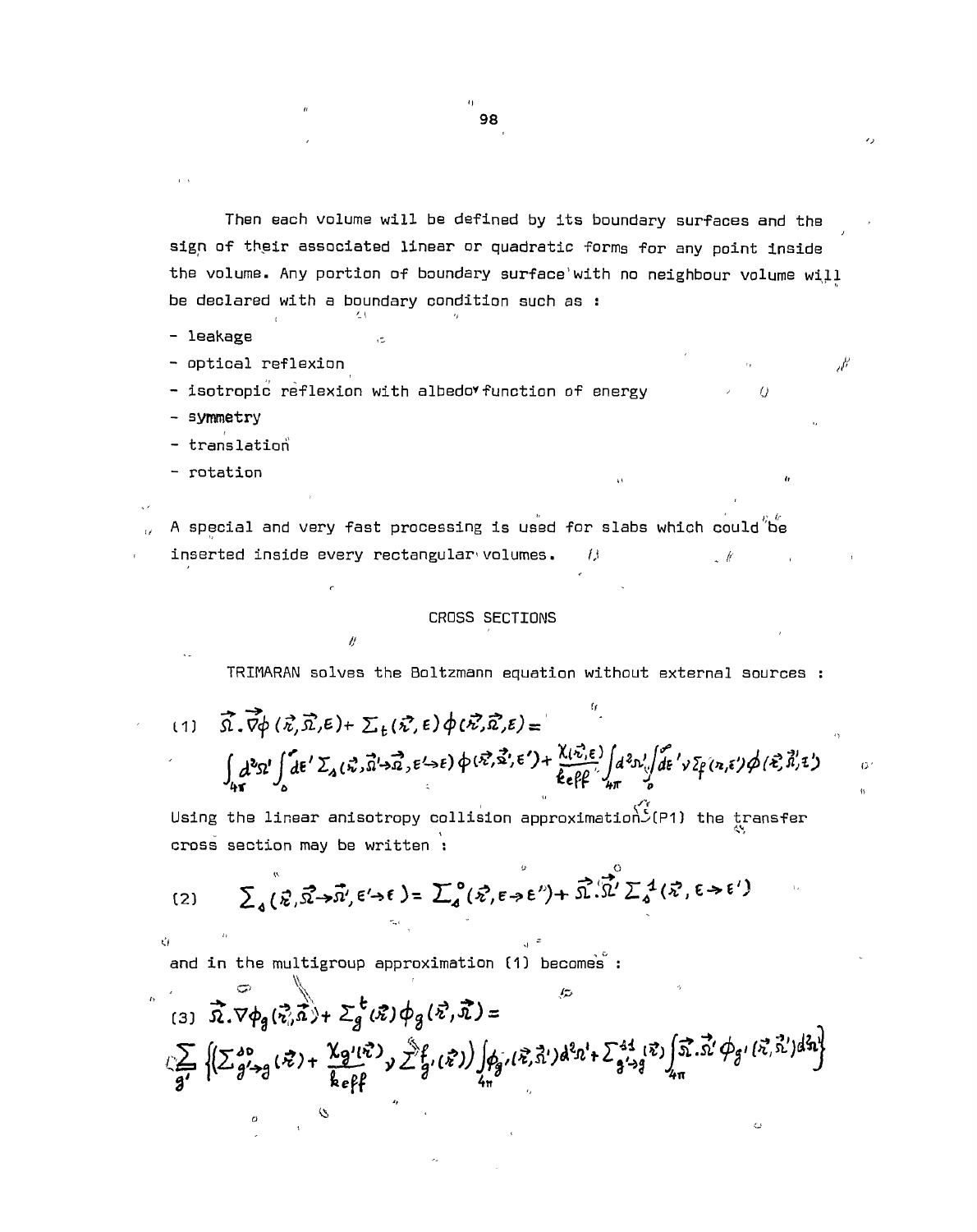$\mathcal{F}_{\mathcal{D}}$  $\sim$ The functions  $\sum_{q}^{t}(\vec{x})$ ,  $\sum_{q\rightarrow q'}^{d_0}(\vec{x})$ ,  $\sum_{q\rightarrow q'}^{44}(\vec{x})$ ,  $\sum_{q}^{f}(\vec{x})$  and  $X_q(\vec{x})$  $\langle$  () are constant inside a volume as defined in the geometry and are refered as the cross section library. "TRIMARAN can use any type of multigroup library with less than  $\overline{\mathcal{C}}$ 256 groups. The code has its own mixing  $\widehat{\operatorname{r}^{2}}$  outine and may be coupled with different libraries through a simple interface. Actually two interfaces are provided : - one with ANISN format libraries which allows the code to use cross section  $\sqrt[p]{p}$  processed by the AMPX system  $(2)$  $\frac{1}{\sqrt{2}}$  one with a KERA library output by the cell code  $\mathsf{APPOL0} ^ {\mathbf (3)}$  which  $\int_{0}^{1}$ computes correct self-shielded cross sections-using the collision, *a*   $\frac{a}{\sqrt{2}}$   $\frac{a}{\sqrt{2}}$ probability method.  $\begin{array}{c} \text{()} & \text{()} & \text{()} \\ \text{From one of these microcopic cross section libraries, TRIMARAN)} \end{array}$ From one of these microcopic cross section libraries, TRIMARAN computes npacroscopic cross sections and probability tables  $\mathcal{L}$  $\sum$  $\mathbf{a}$  and  $\mathbf{b}$  is the internal point of  $\mathbf{b}$  in the internal point of  $\mathbf{b}$ Ĭľ absorption in group g absorption in group group g  $\alpha$  in group g  $\alpha$  in group g  $\alpha$  $\mathcal{V}_{g}\sum$ <sup>f</sup>  $\sum$ <sup>f</sup> neutron production in group g with spectrum  $\mathbf{f}$  . The set of the set of the set of the set of the set of the set of the set of the set of the set of the set of the set of the set of the set of the set of the set of the set of the set of the set of the set of t  $\chi$ <sub>g</sub>  $\mathcal{L}^{\pm}$ M  $\sum_{g' \rightarrow g}^{4} (\vec{x} \rightarrow \vec{x}') = \sum_{g' \rightarrow g}^{40} + \vec{x} \cdot \vec{x}' \sum_{g' \rightarrow g}^{44}$ with  $g'_{f}$  > g for the slowing down *0* , *•*  g' = 'g for in scattering *a*  $g' \leftrightarrow g$ for upscattering

99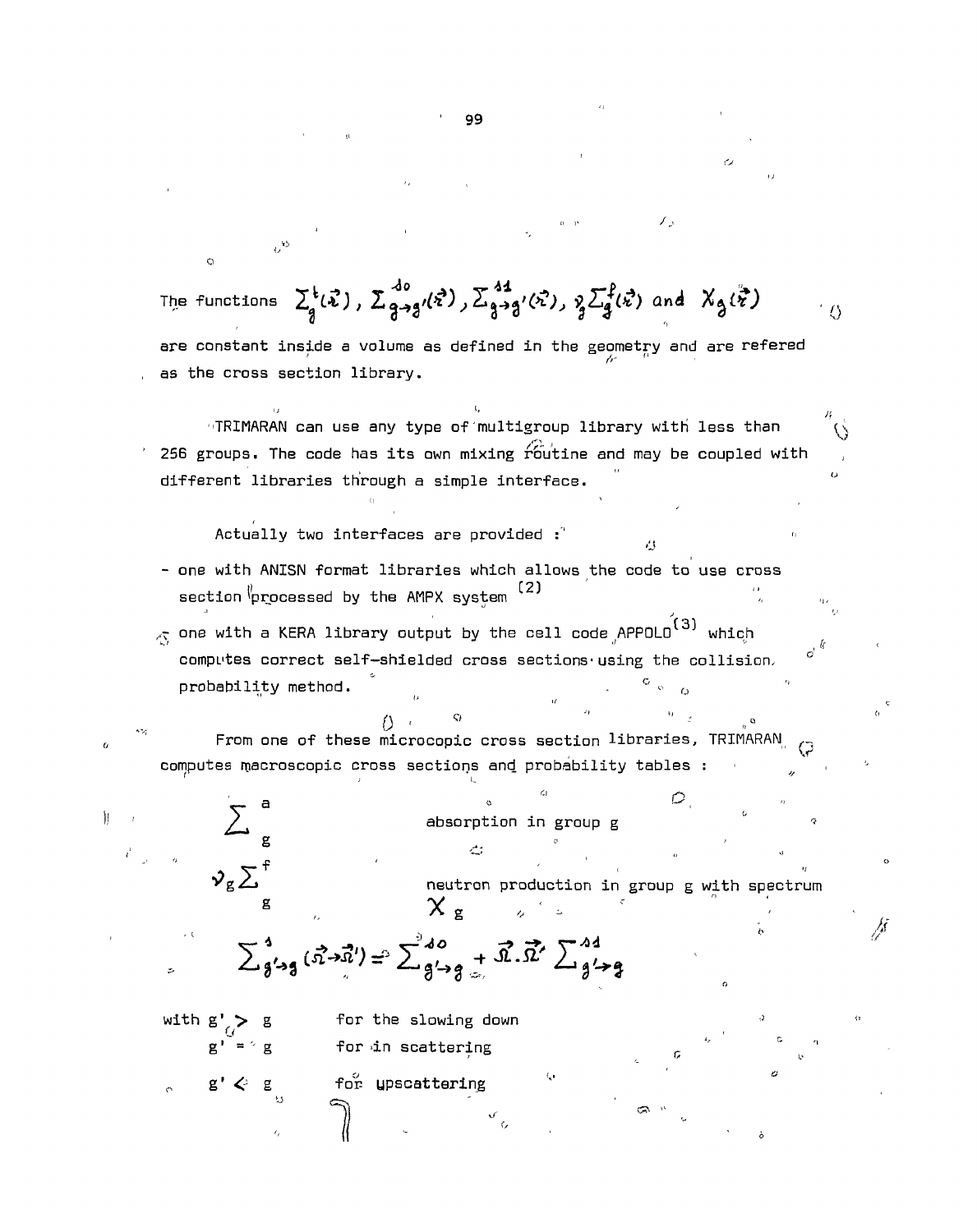in the standard 99 groups APOLLO library, 47 are with possible upscatter.  $\overline{11}$ 

The probability tables are stored in memory in a special form $\uparrow$ t presenting two important advantages :

- it reduces considerably the memory occupied by the cross sections

- the format is specially adapted to the neutron simulation by the Monte Carlo method.

 $\left\langle \right\rangle$ 

# SIMULATION

A batch of neutrons is simulated using the Monte Carlo method.' Scoring is made for absorption,neutron production and leakage and an estimation of :

> $k$ eff =  $\frac{neutron\ production}{\pi}$  ,  $\frac{1}{k}$  computed. absorption\*leakage

In the same time,the next batch of neutrons is generated with the fission spectrum of the composition where they are created.

This process is repeated until the variance on the mean value of keff reached the user precision or the iteration limit.

To initiate the process a guess batch of neutrons is generated in  $\check{f}$ issile materials using a flat flux approximation.

Starting from a neutron characterised by :

\

 $\sqrt{2}$ 

its position r its direction  $\sim$  $\zeta\lambda$ its group g and its weight  $\pi$ 

a track length is sampled. Then absorption and production rate are computed and scored along the track using two different but highly correlated ways :

 $_{\rm r}$   $\beta$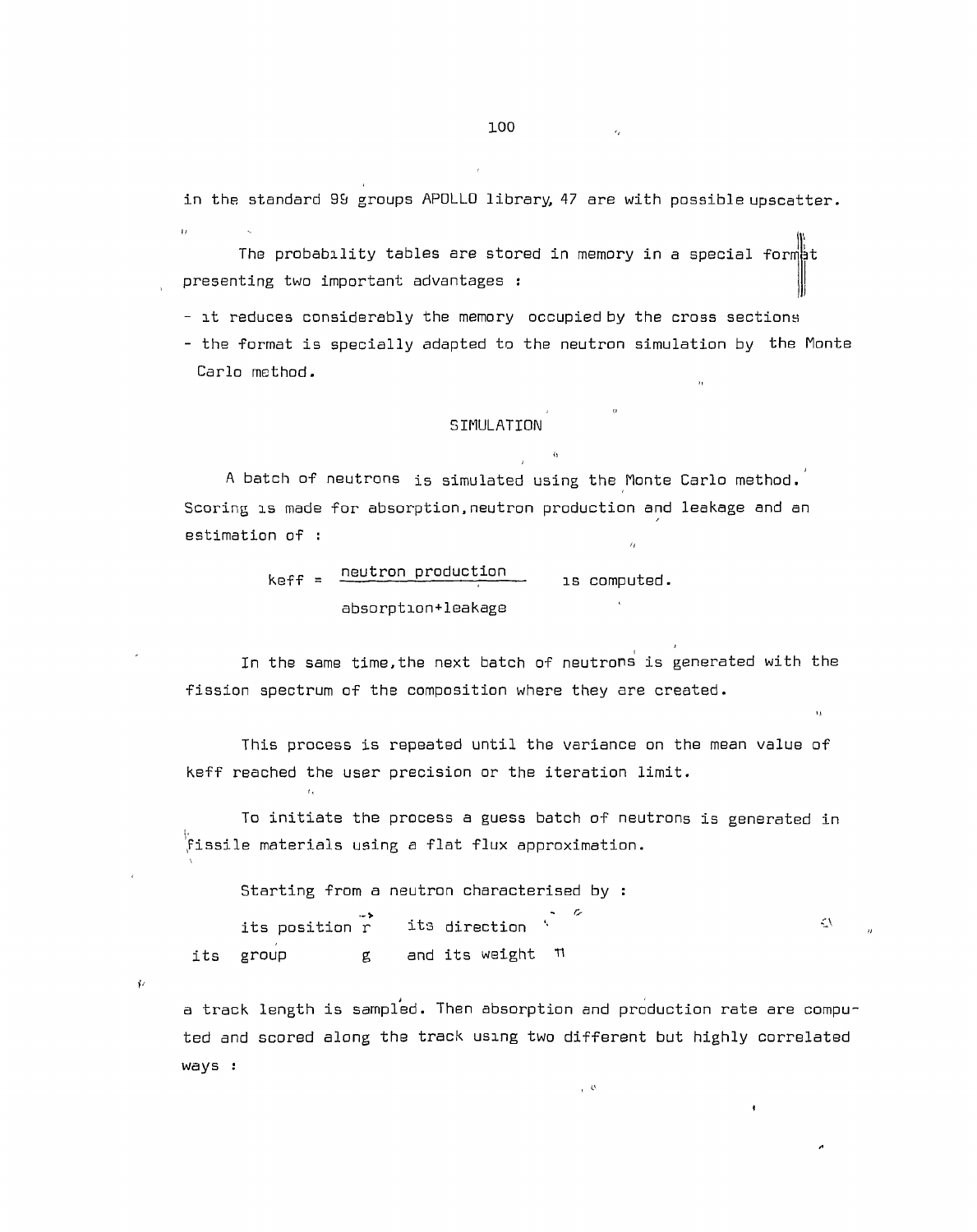- track length estimator :

$$
\sum_{\alpha} \ell_{\star} \cdot \mathbf{w}
$$

 $\overline{L}$ 

- collision estimator

$$
\sum_{\alpha} \frac{1}{\alpha} \sum_{\alpha} \frac{1}{\alpha} \frac{1}{\alpha}
$$

At the end of the track the neutron either leavesthe system or has a collision. In the latter case the weight is multiplied by the probability of no absorption and a new group g' and direction ' are sampled from  $\sum^{\infty}_{i=1}$  (g g') and  $\sum^{\infty}_{i=1}$  (g, g'). If the material is fissile, neutrons for the next generation are sampled from  $\langle \cdot \rangle_{\mathbb{R}} = \frac{1}{\ell} \qquad \qquad \text{and} \qquad \frac{\gamma_{\mathbb{R}}}{\ell}$ 

The neutron history is simulated until the particle leavrs the system or its weight becomes less than

The program offers two options :

- russian roulette

 $\epsilon_{\rm F}$ 

- weight transfer which seems to give a better variance.

At the end of the batch the different values of the keff estimation are used to accelerate the convergence.

The code outputs :

 $(\mathbf{t},$ 

- absorption and production rates with their variance for each volume

- leakage through boundary surfaces

- mean value and variance of keff computed by three different ways :

- number of neutrons generated at each batch

 $k$ eff =  $\frac{production}{r}$  from collision estimator absorption+leakage

 $k$ eff =  $\frac{production}{}$ abscrption+leakage keff = production from track length estimator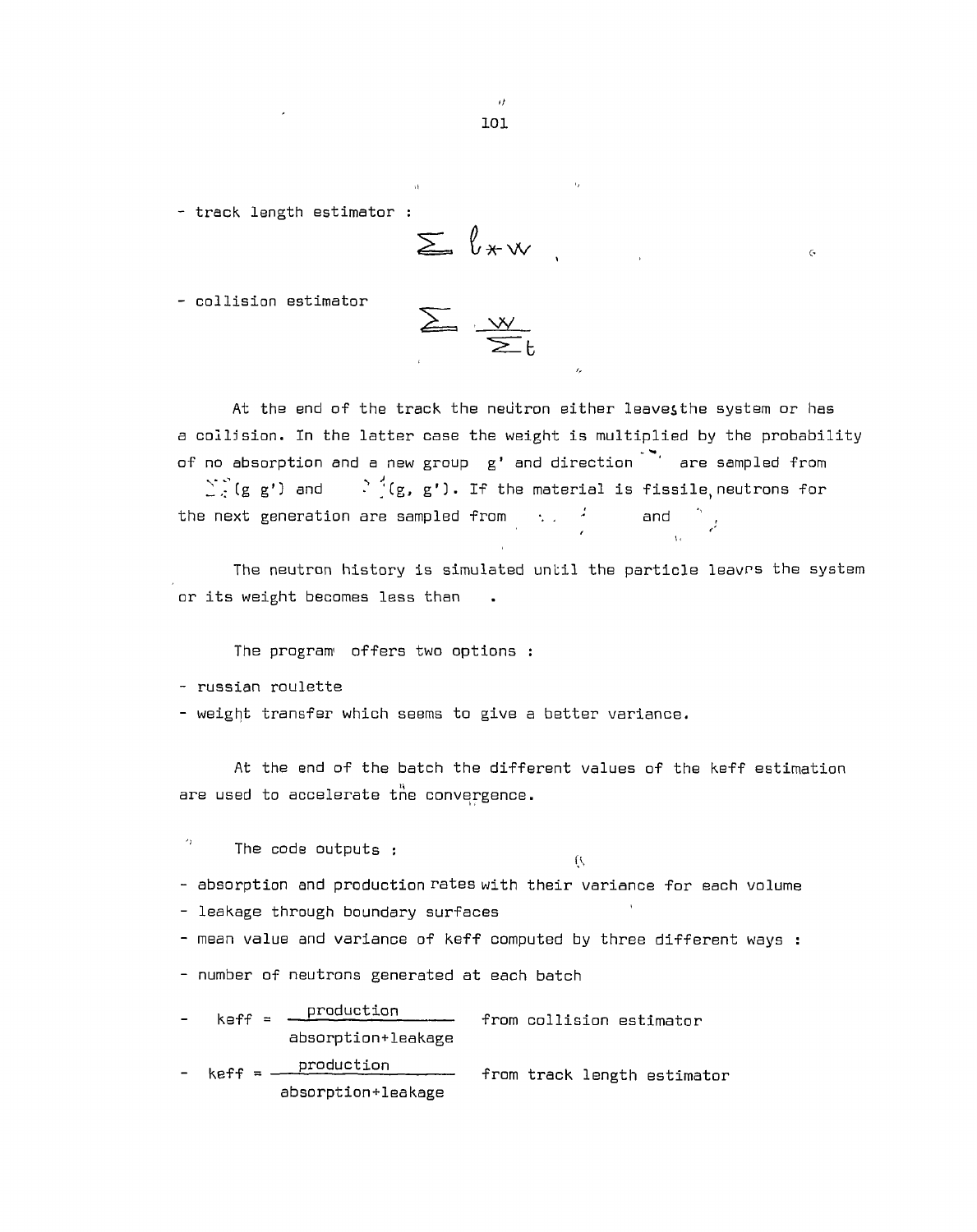# SPECIAL TECHNICAL FEATURES OF TRIMARAN

The computing cost is a function of 3 parameters :

- number of input/output operations
- size of memory occupied during the execution
- central processing unit time (CPU)

The code has been specially programmed to obtain a significant reduction af'the contribution to the cost of each parameter.

The input/output operations are reduced to the minimum necessary to run d computation : reading the user input, the microscopic cross sections and printing the results. All the data used during the execution is stored at the beginning in the central memory. This programming usually leads to a large utilization of the computer memory : for example, using our standard 99 groups library the cross sections matrices ( $\frac{1}{2}$   $\frac{1}{2}$   $\frac{1}{2}$   $\frac{1}{2}$   $\frac{1}{2}$   $\frac{1}{2}$   $\frac{1}{2}$  occupy for only one composition //99\*99\*2 words. For a typical shipping cask problem where about 10 compositions are described BOO K would be necessary only to store the cross sections !

TRIMARAN uses a special binary coding which reduces the size occupied by the cross sections by a factor between 10 to 15. Using that method most of our problems can be run within a region less than 300 K.

Furthermore this coding leads us to give up nearly completely floating point operations for fixed binary operations 4 to 5 times faster on IBM machines.

**102**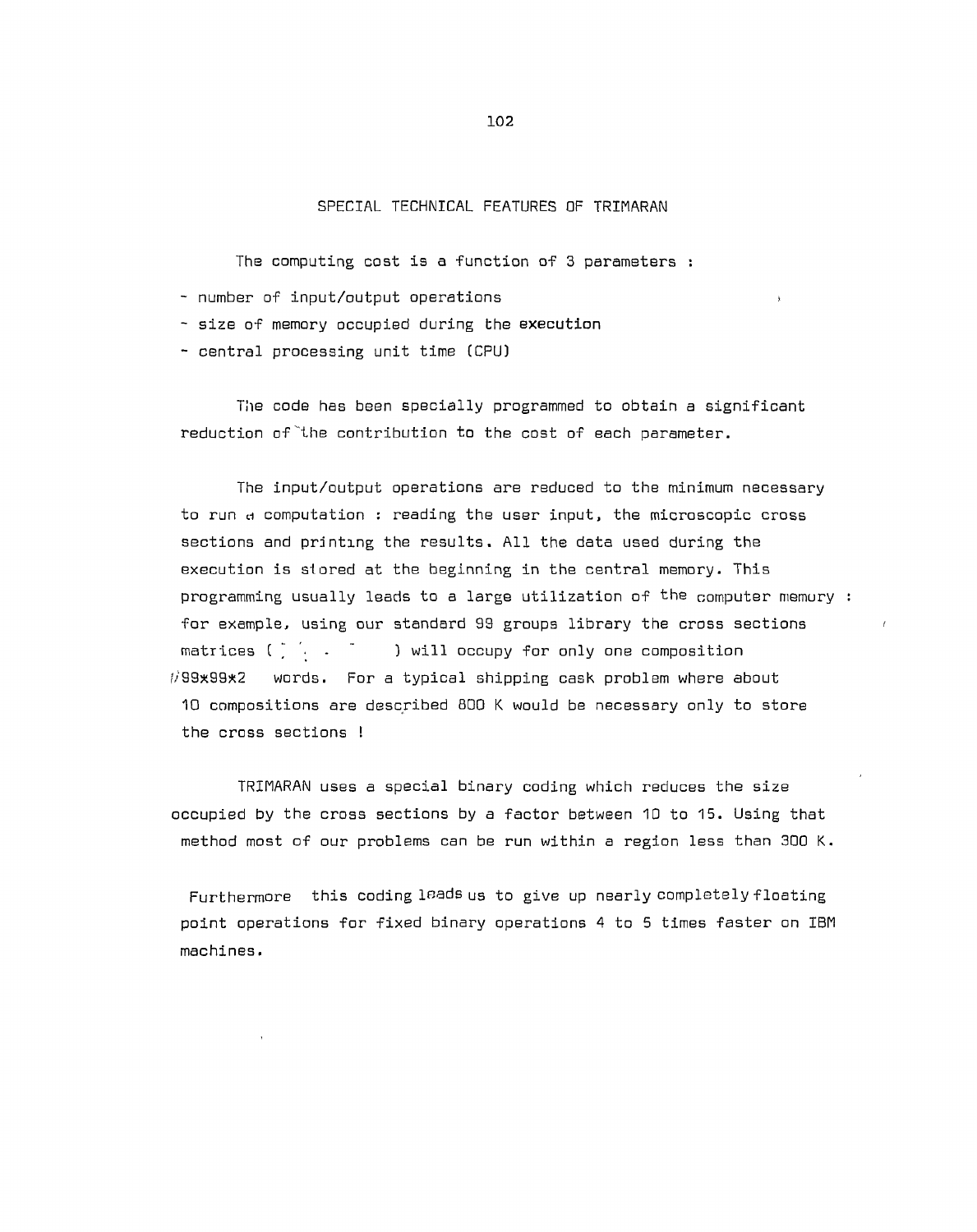This type of binary coding is specially adapted to Monte Carlo method for two reasons : t

- the limited variation of numbers used during the simulation : probabilities belongs to (0,1)..
- the inherent uncertainties brung by the Monte Carlo method allows to simulate floating point operations by binary operations as long as we control the numerical uncertainties in order that their cumulated values stay neglectiblein respect to the variance of the result.

In a Monte  $\text{Ca}^{3}$ ío run the variance on the result decreases like the square root of the number of histories, and if it is quite easy to obtain rapidly a poor variance (10/15 %} it becomes hopeless to reach  $\frac{1}{\sqrt{2}}$ better variance than .5 to.4% in a reasonable computing time. This limit allows to use numerical methods giving uncertainties between & 10  $\degree$ - 10 $\degree$  instead of the 10  $^\prime$  - 10  $^\circ$  of standard floating points operations, but 5 to 10 times faster. This is well shown on figure 1 where the variance is plotted as a function of time for 3 different Monte Carlo simulations of the same benchmark.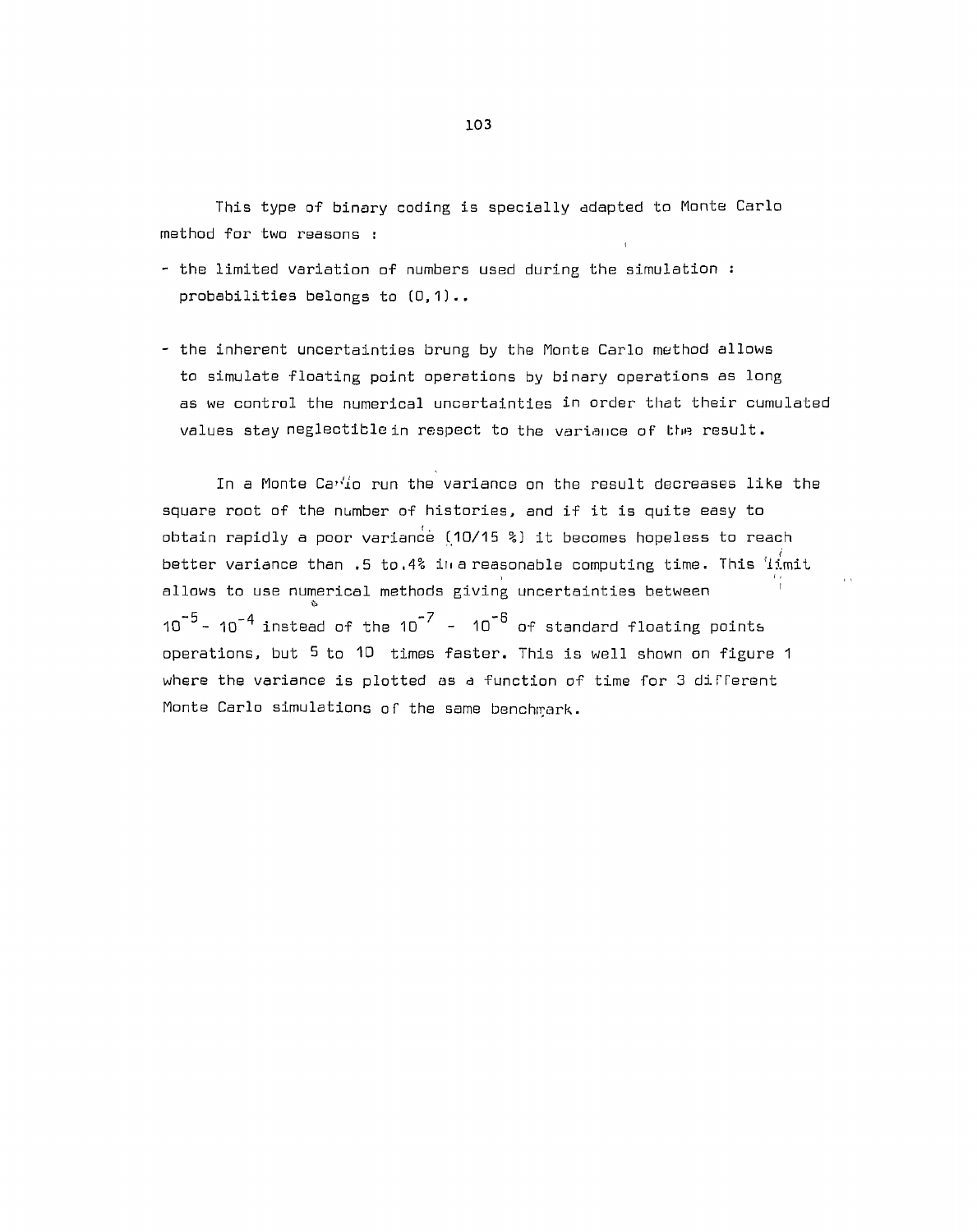

**104** 

 $\overline{\Omega}$ 

 $\frac{\epsilon}{\epsilon}$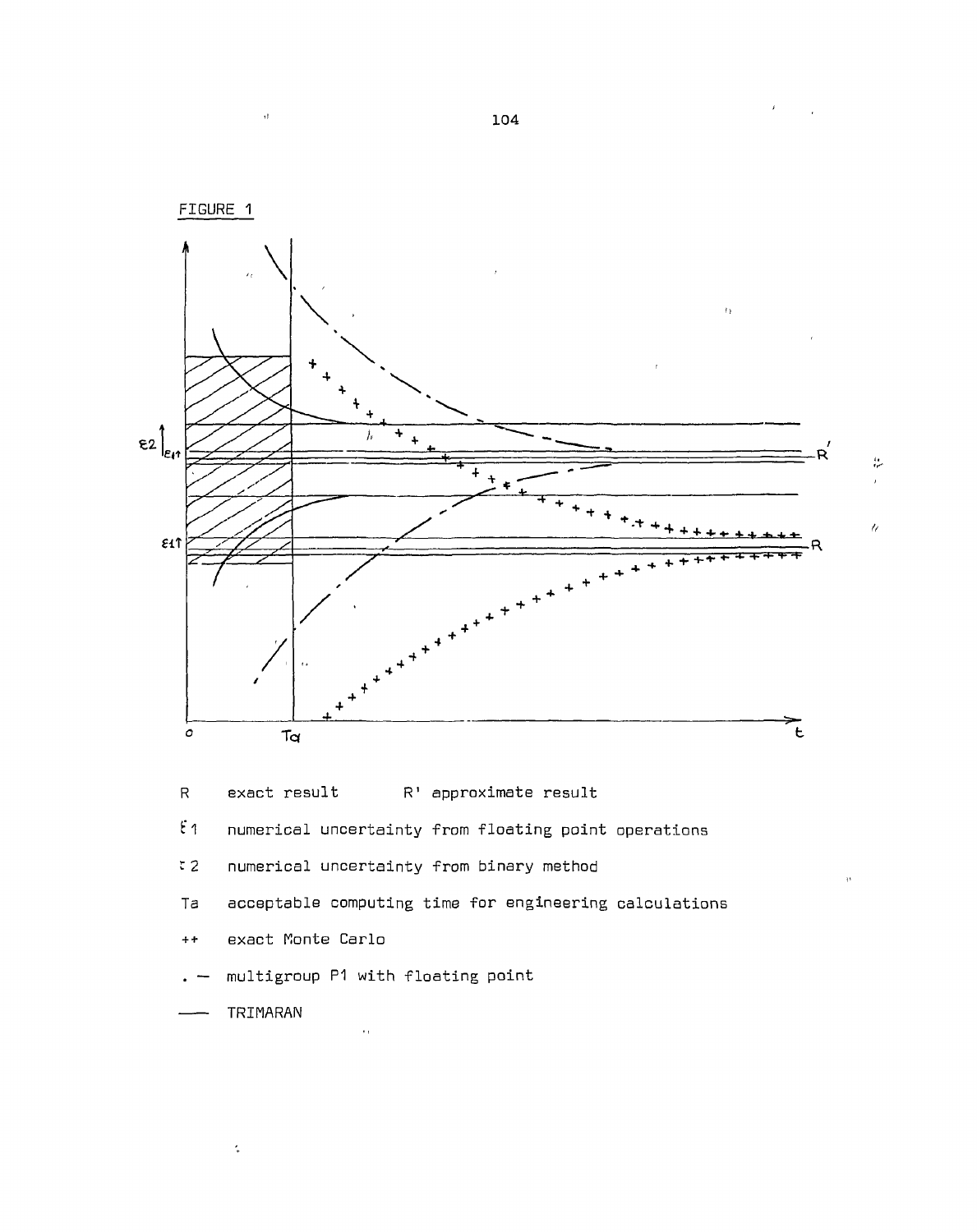The exact Monte Carlo computation converges very slowly to the exact result limited only by the accuracy on floating point operations r.1. But the computing time limits its use to physical studies or special applications.

Simplified Monte Carlo Keeping the advantages of three dimensional geometry but using approximated description of cross sections and anisotropy converges to an approximate result R' much faster but still not enough to compete with the analytical or numerical codes used in nuclear engineering.

**s' ii** 

deep penetration problems. **I**,*<sup>1</sup>***'** <sup>F</sup>

TRIMARAN,using binary coding,falls in the range of these engineering codes, the counter part being a larger theoretical uncertainty. But anyway this theoretical uncertainty cannot be reached in the range of accuracy and computing time where the code is used. This proves the advantages of the method.

 $\alpha$ 

## CONCLUSION

By reducing the cost of a three dimensional Monte Carlo run, as shown by preliminary results, by a factor 8 to 10 we dispose of a code able to satisfy three dimensional demands of some calculations and still in the range of price of analytical or numerical codes'used in nuclear engineering.

TRIMARAN is going to be implemented in the shielding code system PROMETHEE <sup>(4)</sup> which will supply it with the input output facilities of a modular system. We think then to extend the field of this method to deep penetration problems.